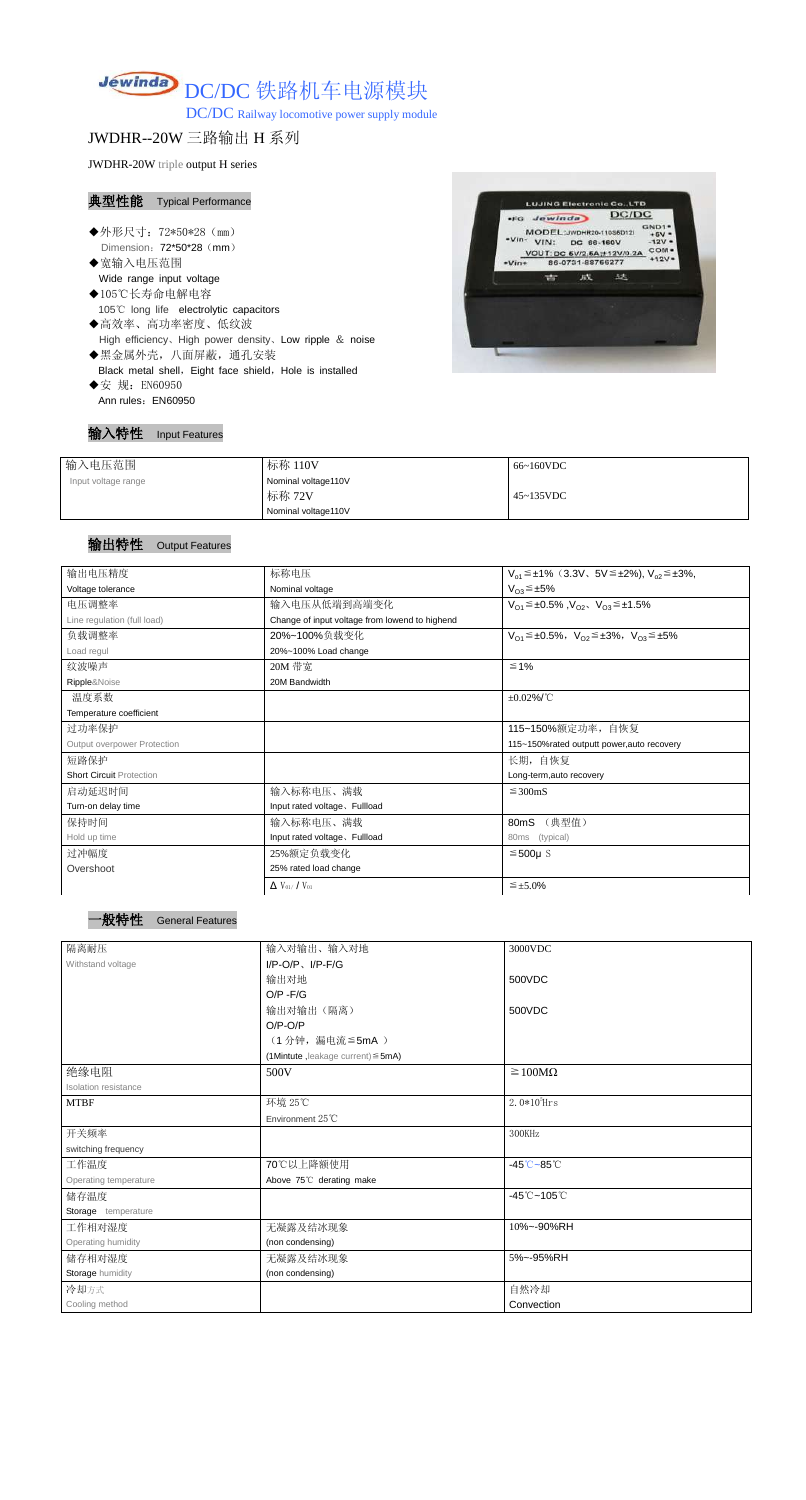

# JWDH R20 -72 S5 S12 S-5 I



# 产品选型 Product selectio

| R&N<br>Input voltage<br>Output voltage<br>Output voltage<br>Capacitive load<br>Output current<br>Model No.<br>$V_{in}$<br>Efficiency<br>V <sub>0</sub><br>tolerance<br>maximum<br>$I_{\rm O}$<br>$V$ (p-P)mV<br>$0.30 - 3.00A$<br>$+5V$<br>$\pm 2\%$<br>100mV<br>3300 µF<br>78%<br>100mV<br>$+5V$<br>$0.05 - 0.50A$<br>$\pm$ 5%<br>$470 \,\mathrm{\upmu F}$<br>$0.05 - 0.50A$<br>100mV<br>$470 \,\mathrm{\upmu F}$<br>$-5V$<br>$\pm$ 5%<br>$0.30 - 2.50A$<br>$2200 \,\mathrm{\upmu F}$<br>$+5V$<br>$\pm 2\%$<br>100mV<br>80%<br>$0.03 - 0.30A$<br>120mV<br>$+12V$<br>$\pm 3\%$<br>$220 \,\mathrm{\upmu F}$<br>$-12V$<br>$0.03 - 0.30A$<br>$\pm 3\%$<br>120mV<br>$220 \,\mathrm{\upmu F}$<br>$+5V$<br>$0.20 - 2.2A$<br>$\pm 2\%$<br>100mV<br>$2200 \,\mathrm{\upmu F}$<br>80%<br>120mV<br>$+15V$<br>$0.03 - 0.30A$<br>$\pm 3\%$<br>$220 \,\mathrm{\upmu F}$<br>$0.03 - 0.30A$<br>120mV<br>$-15V$<br>$\pm 3\%$<br>$220 \mu F$<br>$0.30 - 2.50A$<br>100mV<br>$+5V$<br>$\pm 2\%$<br>$2200 \,\mathrm{\upmu F}$<br>82%<br>$+24V$<br>$0.02 - 0.20A$<br>$\pm 3\%$<br>150mV<br>$110 \mu F$<br>66~160V<br>$-24V$<br>$0.02 - 0.20A$<br>$\pm 3\%$<br>150mV<br>$110 \,\mathrm{\upmu F}$<br>$0.10 - 1.20A$<br>120mV<br>$1100 \,\mathrm{\upmu F}$<br>$+12V$<br>$\pm1\%$<br>83%<br>$0.05 - 0.50A$<br>100mV<br>$+5V$<br>$\pm$ 5%<br>$470 \,\mathrm{\upmu F}$<br>$-5V$<br>$0.05 - 0.50A$<br>470 µF<br>±5%<br>100mV<br>150mV<br>330 µF<br>$+24V$<br>$0.06 - 0.60A$<br>$\pm1\%$<br>84%<br>$0.05 - 0.50A$<br>100mV<br>470 µF<br>$+5V$<br>$\pm$ 5%<br>100mV<br>$-5V$<br>$0.05 - 0.50A$<br>$\pm$ 5%<br>470 µF<br>150mV<br>$+24V$<br>$0.05 - 0.50A$<br>$\pm 1\%$<br>$330 \,\mathrm{\upmu F}$<br>85%<br>$0.03 - 0.30A$<br>120mV<br>$+12V$<br>$\pm 3\%$<br>$220 \mu F$<br>$0.03 - 0.30A$<br>$-12V$<br>$\pm 3\%$<br>120mV<br>$220 \,\mathrm{\upmu F}$<br>$+5V$<br>$0.30 - 3.00A$<br>$\pm 2\%$<br>100mV<br>3300 µF<br>81%<br>$+12V$<br>$0.03 - 0.30A$<br>$\pm 3\%$<br>120mV<br>$220 \, \mu F$<br>$-5V$<br>$0.03 - 0.30A$<br>80mV<br>$330 \,\mathrm{\upmu F}$<br>$±5\%$<br>3300 µF<br>$+5V$<br>$0.30 - 3.00A$<br>$\pm 2\%$<br>100mV<br>78%<br>$0.05 - 0.50A$<br>100mV<br>$470 \,\mathrm{\upmu F}$<br>$+5V$<br>$\pm$ 5%<br>100mV<br>470 µF<br>$-5V$<br>$0.05 - 0.50A$<br>$\pm$ 5%<br>100mV<br>$0.30 - 2.50A$<br>$\pm 2\%$<br>$2200 \,\mathrm{\upmu F}$<br>$+5V$<br>80%<br>120mV<br>$220 \,\mathrm{\upmu F}$<br>$+12V$<br>$0.03 - 0.30A$<br>$\pm 3\%$<br>120mV<br>$220 \mu F$<br>$-12V$<br>$0.03 - 0.30A$<br>$\pm 3\%$<br>100mV<br>$+5V$<br>$0.20 - 2.2A$<br>$\pm 2\%$<br>$2200 \,\mathrm{\upmu F}$<br>80%<br>$0.03 - 0.30A$<br>120mV<br>$+15V$<br>$\pm 3\%$<br>$220 \mu F$<br>$0.03 - 0.30A$<br>120mV<br>$220 \,\mathrm{\upmu F}$<br>$-15V$<br>$\pm 3\%$ | 品型号<br>产             | 输入电压 | 输出电压 | 输出电流 | 输出电压精度 | 纹波噪声 | 最大容性负载 | 效率 |
|----------------------------------------------------------------------------------------------------------------------------------------------------------------------------------------------------------------------------------------------------------------------------------------------------------------------------------------------------------------------------------------------------------------------------------------------------------------------------------------------------------------------------------------------------------------------------------------------------------------------------------------------------------------------------------------------------------------------------------------------------------------------------------------------------------------------------------------------------------------------------------------------------------------------------------------------------------------------------------------------------------------------------------------------------------------------------------------------------------------------------------------------------------------------------------------------------------------------------------------------------------------------------------------------------------------------------------------------------------------------------------------------------------------------------------------------------------------------------------------------------------------------------------------------------------------------------------------------------------------------------------------------------------------------------------------------------------------------------------------------------------------------------------------------------------------------------------------------------------------------------------------------------------------------------------------------------------------------------------------------------------------------------------------------------------------------------------------------------------------------------------------------------------------------------------------------------------------------------------------------------------------------------------------------------------------------------------------------------------------------------------------------------------------------------------------------------------------------------------------------------------------------------------------------------------------------------------------------------------------------------------------------------------------------------------------------------------------------------|----------------------|------|------|------|--------|------|--------|----|
|                                                                                                                                                                                                                                                                                                                                                                                                                                                                                                                                                                                                                                                                                                                                                                                                                                                                                                                                                                                                                                                                                                                                                                                                                                                                                                                                                                                                                                                                                                                                                                                                                                                                                                                                                                                                                                                                                                                                                                                                                                                                                                                                                                                                                                                                                                                                                                                                                                                                                                                                                                                                                                                                                                                            |                      |      |      |      |        |      |        |    |
|                                                                                                                                                                                                                                                                                                                                                                                                                                                                                                                                                                                                                                                                                                                                                                                                                                                                                                                                                                                                                                                                                                                                                                                                                                                                                                                                                                                                                                                                                                                                                                                                                                                                                                                                                                                                                                                                                                                                                                                                                                                                                                                                                                                                                                                                                                                                                                                                                                                                                                                                                                                                                                                                                                                            |                      |      |      |      |        |      |        |    |
|                                                                                                                                                                                                                                                                                                                                                                                                                                                                                                                                                                                                                                                                                                                                                                                                                                                                                                                                                                                                                                                                                                                                                                                                                                                                                                                                                                                                                                                                                                                                                                                                                                                                                                                                                                                                                                                                                                                                                                                                                                                                                                                                                                                                                                                                                                                                                                                                                                                                                                                                                                                                                                                                                                                            |                      |      |      |      |        |      |        |    |
|                                                                                                                                                                                                                                                                                                                                                                                                                                                                                                                                                                                                                                                                                                                                                                                                                                                                                                                                                                                                                                                                                                                                                                                                                                                                                                                                                                                                                                                                                                                                                                                                                                                                                                                                                                                                                                                                                                                                                                                                                                                                                                                                                                                                                                                                                                                                                                                                                                                                                                                                                                                                                                                                                                                            | JWDHR20-110S5D5I     |      |      |      |        |      |        |    |
|                                                                                                                                                                                                                                                                                                                                                                                                                                                                                                                                                                                                                                                                                                                                                                                                                                                                                                                                                                                                                                                                                                                                                                                                                                                                                                                                                                                                                                                                                                                                                                                                                                                                                                                                                                                                                                                                                                                                                                                                                                                                                                                                                                                                                                                                                                                                                                                                                                                                                                                                                                                                                                                                                                                            |                      |      |      |      |        |      |        |    |
|                                                                                                                                                                                                                                                                                                                                                                                                                                                                                                                                                                                                                                                                                                                                                                                                                                                                                                                                                                                                                                                                                                                                                                                                                                                                                                                                                                                                                                                                                                                                                                                                                                                                                                                                                                                                                                                                                                                                                                                                                                                                                                                                                                                                                                                                                                                                                                                                                                                                                                                                                                                                                                                                                                                            |                      |      |      |      |        |      |        |    |
|                                                                                                                                                                                                                                                                                                                                                                                                                                                                                                                                                                                                                                                                                                                                                                                                                                                                                                                                                                                                                                                                                                                                                                                                                                                                                                                                                                                                                                                                                                                                                                                                                                                                                                                                                                                                                                                                                                                                                                                                                                                                                                                                                                                                                                                                                                                                                                                                                                                                                                                                                                                                                                                                                                                            | JWDHR20-110S5D12I    |      |      |      |        |      |        |    |
|                                                                                                                                                                                                                                                                                                                                                                                                                                                                                                                                                                                                                                                                                                                                                                                                                                                                                                                                                                                                                                                                                                                                                                                                                                                                                                                                                                                                                                                                                                                                                                                                                                                                                                                                                                                                                                                                                                                                                                                                                                                                                                                                                                                                                                                                                                                                                                                                                                                                                                                                                                                                                                                                                                                            |                      |      |      |      |        |      |        |    |
|                                                                                                                                                                                                                                                                                                                                                                                                                                                                                                                                                                                                                                                                                                                                                                                                                                                                                                                                                                                                                                                                                                                                                                                                                                                                                                                                                                                                                                                                                                                                                                                                                                                                                                                                                                                                                                                                                                                                                                                                                                                                                                                                                                                                                                                                                                                                                                                                                                                                                                                                                                                                                                                                                                                            |                      |      |      |      |        |      |        |    |
|                                                                                                                                                                                                                                                                                                                                                                                                                                                                                                                                                                                                                                                                                                                                                                                                                                                                                                                                                                                                                                                                                                                                                                                                                                                                                                                                                                                                                                                                                                                                                                                                                                                                                                                                                                                                                                                                                                                                                                                                                                                                                                                                                                                                                                                                                                                                                                                                                                                                                                                                                                                                                                                                                                                            | JWDHR20-110S5D15I    |      |      |      |        |      |        |    |
|                                                                                                                                                                                                                                                                                                                                                                                                                                                                                                                                                                                                                                                                                                                                                                                                                                                                                                                                                                                                                                                                                                                                                                                                                                                                                                                                                                                                                                                                                                                                                                                                                                                                                                                                                                                                                                                                                                                                                                                                                                                                                                                                                                                                                                                                                                                                                                                                                                                                                                                                                                                                                                                                                                                            |                      |      |      |      |        |      |        |    |
|                                                                                                                                                                                                                                                                                                                                                                                                                                                                                                                                                                                                                                                                                                                                                                                                                                                                                                                                                                                                                                                                                                                                                                                                                                                                                                                                                                                                                                                                                                                                                                                                                                                                                                                                                                                                                                                                                                                                                                                                                                                                                                                                                                                                                                                                                                                                                                                                                                                                                                                                                                                                                                                                                                                            |                      |      |      |      |        |      |        |    |
|                                                                                                                                                                                                                                                                                                                                                                                                                                                                                                                                                                                                                                                                                                                                                                                                                                                                                                                                                                                                                                                                                                                                                                                                                                                                                                                                                                                                                                                                                                                                                                                                                                                                                                                                                                                                                                                                                                                                                                                                                                                                                                                                                                                                                                                                                                                                                                                                                                                                                                                                                                                                                                                                                                                            | JWDHR20-110S5D24I    |      |      |      |        |      |        |    |
|                                                                                                                                                                                                                                                                                                                                                                                                                                                                                                                                                                                                                                                                                                                                                                                                                                                                                                                                                                                                                                                                                                                                                                                                                                                                                                                                                                                                                                                                                                                                                                                                                                                                                                                                                                                                                                                                                                                                                                                                                                                                                                                                                                                                                                                                                                                                                                                                                                                                                                                                                                                                                                                                                                                            |                      |      |      |      |        |      |        |    |
|                                                                                                                                                                                                                                                                                                                                                                                                                                                                                                                                                                                                                                                                                                                                                                                                                                                                                                                                                                                                                                                                                                                                                                                                                                                                                                                                                                                                                                                                                                                                                                                                                                                                                                                                                                                                                                                                                                                                                                                                                                                                                                                                                                                                                                                                                                                                                                                                                                                                                                                                                                                                                                                                                                                            |                      |      |      |      |        |      |        |    |
|                                                                                                                                                                                                                                                                                                                                                                                                                                                                                                                                                                                                                                                                                                                                                                                                                                                                                                                                                                                                                                                                                                                                                                                                                                                                                                                                                                                                                                                                                                                                                                                                                                                                                                                                                                                                                                                                                                                                                                                                                                                                                                                                                                                                                                                                                                                                                                                                                                                                                                                                                                                                                                                                                                                            | JWDHR20-110S12D5I    |      |      |      |        |      |        |    |
|                                                                                                                                                                                                                                                                                                                                                                                                                                                                                                                                                                                                                                                                                                                                                                                                                                                                                                                                                                                                                                                                                                                                                                                                                                                                                                                                                                                                                                                                                                                                                                                                                                                                                                                                                                                                                                                                                                                                                                                                                                                                                                                                                                                                                                                                                                                                                                                                                                                                                                                                                                                                                                                                                                                            |                      |      |      |      |        |      |        |    |
|                                                                                                                                                                                                                                                                                                                                                                                                                                                                                                                                                                                                                                                                                                                                                                                                                                                                                                                                                                                                                                                                                                                                                                                                                                                                                                                                                                                                                                                                                                                                                                                                                                                                                                                                                                                                                                                                                                                                                                                                                                                                                                                                                                                                                                                                                                                                                                                                                                                                                                                                                                                                                                                                                                                            |                      |      |      |      |        |      |        |    |
|                                                                                                                                                                                                                                                                                                                                                                                                                                                                                                                                                                                                                                                                                                                                                                                                                                                                                                                                                                                                                                                                                                                                                                                                                                                                                                                                                                                                                                                                                                                                                                                                                                                                                                                                                                                                                                                                                                                                                                                                                                                                                                                                                                                                                                                                                                                                                                                                                                                                                                                                                                                                                                                                                                                            | JWDHR20-110S24D5I    |      |      |      |        |      |        |    |
|                                                                                                                                                                                                                                                                                                                                                                                                                                                                                                                                                                                                                                                                                                                                                                                                                                                                                                                                                                                                                                                                                                                                                                                                                                                                                                                                                                                                                                                                                                                                                                                                                                                                                                                                                                                                                                                                                                                                                                                                                                                                                                                                                                                                                                                                                                                                                                                                                                                                                                                                                                                                                                                                                                                            |                      |      |      |      |        |      |        |    |
|                                                                                                                                                                                                                                                                                                                                                                                                                                                                                                                                                                                                                                                                                                                                                                                                                                                                                                                                                                                                                                                                                                                                                                                                                                                                                                                                                                                                                                                                                                                                                                                                                                                                                                                                                                                                                                                                                                                                                                                                                                                                                                                                                                                                                                                                                                                                                                                                                                                                                                                                                                                                                                                                                                                            |                      |      |      |      |        |      |        |    |
|                                                                                                                                                                                                                                                                                                                                                                                                                                                                                                                                                                                                                                                                                                                                                                                                                                                                                                                                                                                                                                                                                                                                                                                                                                                                                                                                                                                                                                                                                                                                                                                                                                                                                                                                                                                                                                                                                                                                                                                                                                                                                                                                                                                                                                                                                                                                                                                                                                                                                                                                                                                                                                                                                                                            | JWDHR20-110S24D12I   |      |      |      |        |      |        |    |
|                                                                                                                                                                                                                                                                                                                                                                                                                                                                                                                                                                                                                                                                                                                                                                                                                                                                                                                                                                                                                                                                                                                                                                                                                                                                                                                                                                                                                                                                                                                                                                                                                                                                                                                                                                                                                                                                                                                                                                                                                                                                                                                                                                                                                                                                                                                                                                                                                                                                                                                                                                                                                                                                                                                            |                      |      |      |      |        |      |        |    |
|                                                                                                                                                                                                                                                                                                                                                                                                                                                                                                                                                                                                                                                                                                                                                                                                                                                                                                                                                                                                                                                                                                                                                                                                                                                                                                                                                                                                                                                                                                                                                                                                                                                                                                                                                                                                                                                                                                                                                                                                                                                                                                                                                                                                                                                                                                                                                                                                                                                                                                                                                                                                                                                                                                                            |                      |      |      |      |        |      |        |    |
|                                                                                                                                                                                                                                                                                                                                                                                                                                                                                                                                                                                                                                                                                                                                                                                                                                                                                                                                                                                                                                                                                                                                                                                                                                                                                                                                                                                                                                                                                                                                                                                                                                                                                                                                                                                                                                                                                                                                                                                                                                                                                                                                                                                                                                                                                                                                                                                                                                                                                                                                                                                                                                                                                                                            | JWDHR20-110S5S12S-5I |      |      |      |        |      |        |    |
|                                                                                                                                                                                                                                                                                                                                                                                                                                                                                                                                                                                                                                                                                                                                                                                                                                                                                                                                                                                                                                                                                                                                                                                                                                                                                                                                                                                                                                                                                                                                                                                                                                                                                                                                                                                                                                                                                                                                                                                                                                                                                                                                                                                                                                                                                                                                                                                                                                                                                                                                                                                                                                                                                                                            |                      |      |      |      |        |      |        |    |
|                                                                                                                                                                                                                                                                                                                                                                                                                                                                                                                                                                                                                                                                                                                                                                                                                                                                                                                                                                                                                                                                                                                                                                                                                                                                                                                                                                                                                                                                                                                                                                                                                                                                                                                                                                                                                                                                                                                                                                                                                                                                                                                                                                                                                                                                                                                                                                                                                                                                                                                                                                                                                                                                                                                            |                      |      |      |      |        |      |        |    |
|                                                                                                                                                                                                                                                                                                                                                                                                                                                                                                                                                                                                                                                                                                                                                                                                                                                                                                                                                                                                                                                                                                                                                                                                                                                                                                                                                                                                                                                                                                                                                                                                                                                                                                                                                                                                                                                                                                                                                                                                                                                                                                                                                                                                                                                                                                                                                                                                                                                                                                                                                                                                                                                                                                                            | JWDHR20-72S5D5I      |      |      |      |        |      |        |    |
|                                                                                                                                                                                                                                                                                                                                                                                                                                                                                                                                                                                                                                                                                                                                                                                                                                                                                                                                                                                                                                                                                                                                                                                                                                                                                                                                                                                                                                                                                                                                                                                                                                                                                                                                                                                                                                                                                                                                                                                                                                                                                                                                                                                                                                                                                                                                                                                                                                                                                                                                                                                                                                                                                                                            |                      |      |      |      |        |      |        |    |
|                                                                                                                                                                                                                                                                                                                                                                                                                                                                                                                                                                                                                                                                                                                                                                                                                                                                                                                                                                                                                                                                                                                                                                                                                                                                                                                                                                                                                                                                                                                                                                                                                                                                                                                                                                                                                                                                                                                                                                                                                                                                                                                                                                                                                                                                                                                                                                                                                                                                                                                                                                                                                                                                                                                            |                      |      |      |      |        |      |        |    |
|                                                                                                                                                                                                                                                                                                                                                                                                                                                                                                                                                                                                                                                                                                                                                                                                                                                                                                                                                                                                                                                                                                                                                                                                                                                                                                                                                                                                                                                                                                                                                                                                                                                                                                                                                                                                                                                                                                                                                                                                                                                                                                                                                                                                                                                                                                                                                                                                                                                                                                                                                                                                                                                                                                                            | JWDHR20-72S5D12I     |      |      |      |        |      |        |    |
|                                                                                                                                                                                                                                                                                                                                                                                                                                                                                                                                                                                                                                                                                                                                                                                                                                                                                                                                                                                                                                                                                                                                                                                                                                                                                                                                                                                                                                                                                                                                                                                                                                                                                                                                                                                                                                                                                                                                                                                                                                                                                                                                                                                                                                                                                                                                                                                                                                                                                                                                                                                                                                                                                                                            |                      |      |      |      |        |      |        |    |
|                                                                                                                                                                                                                                                                                                                                                                                                                                                                                                                                                                                                                                                                                                                                                                                                                                                                                                                                                                                                                                                                                                                                                                                                                                                                                                                                                                                                                                                                                                                                                                                                                                                                                                                                                                                                                                                                                                                                                                                                                                                                                                                                                                                                                                                                                                                                                                                                                                                                                                                                                                                                                                                                                                                            | JWDHR20-72S5D15I     |      |      |      |        |      |        |    |
|                                                                                                                                                                                                                                                                                                                                                                                                                                                                                                                                                                                                                                                                                                                                                                                                                                                                                                                                                                                                                                                                                                                                                                                                                                                                                                                                                                                                                                                                                                                                                                                                                                                                                                                                                                                                                                                                                                                                                                                                                                                                                                                                                                                                                                                                                                                                                                                                                                                                                                                                                                                                                                                                                                                            |                      |      |      |      |        |      |        |    |
|                                                                                                                                                                                                                                                                                                                                                                                                                                                                                                                                                                                                                                                                                                                                                                                                                                                                                                                                                                                                                                                                                                                                                                                                                                                                                                                                                                                                                                                                                                                                                                                                                                                                                                                                                                                                                                                                                                                                                                                                                                                                                                                                                                                                                                                                                                                                                                                                                                                                                                                                                                                                                                                                                                                            |                      |      |      |      |        |      |        |    |
| $45 - 135V$<br>$0.30 - 2.50A$<br>100mV<br>$2200 \,\mathrm{\upmu F}$<br>$+5V$<br>$\pm 2\%$                                                                                                                                                                                                                                                                                                                                                                                                                                                                                                                                                                                                                                                                                                                                                                                                                                                                                                                                                                                                                                                                                                                                                                                                                                                                                                                                                                                                                                                                                                                                                                                                                                                                                                                                                                                                                                                                                                                                                                                                                                                                                                                                                                                                                                                                                                                                                                                                                                                                                                                                                                                                                                  | JWDHR20-72S5D24I     |      |      |      |        |      |        |    |
| 82%<br>150mV<br>$+24V$<br>$0.02 - 0.20A$<br>$\pm 3\%$<br>$110 \mu F$                                                                                                                                                                                                                                                                                                                                                                                                                                                                                                                                                                                                                                                                                                                                                                                                                                                                                                                                                                                                                                                                                                                                                                                                                                                                                                                                                                                                                                                                                                                                                                                                                                                                                                                                                                                                                                                                                                                                                                                                                                                                                                                                                                                                                                                                                                                                                                                                                                                                                                                                                                                                                                                       |                      |      |      |      |        |      |        |    |
| $-24V$<br>$0.02 - 0.20A$<br>$\pm 3\%$<br>150mV<br>$110 \mu F$                                                                                                                                                                                                                                                                                                                                                                                                                                                                                                                                                                                                                                                                                                                                                                                                                                                                                                                                                                                                                                                                                                                                                                                                                                                                                                                                                                                                                                                                                                                                                                                                                                                                                                                                                                                                                                                                                                                                                                                                                                                                                                                                                                                                                                                                                                                                                                                                                                                                                                                                                                                                                                                              |                      |      |      |      |        |      |        |    |
| $0.10 - 1.20A$<br>120mV<br>$1100 \,\mathrm{\upmu F}$<br>$+12V$<br>$\pm 1\%$                                                                                                                                                                                                                                                                                                                                                                                                                                                                                                                                                                                                                                                                                                                                                                                                                                                                                                                                                                                                                                                                                                                                                                                                                                                                                                                                                                                                                                                                                                                                                                                                                                                                                                                                                                                                                                                                                                                                                                                                                                                                                                                                                                                                                                                                                                                                                                                                                                                                                                                                                                                                                                                | JWDHR20-72S12D5I     |      |      |      |        |      |        |    |
| 83%<br>470 µF<br>$0.05 - 0.50A$<br>100mV<br>$+5V$<br>$\pm$ 5%                                                                                                                                                                                                                                                                                                                                                                                                                                                                                                                                                                                                                                                                                                                                                                                                                                                                                                                                                                                                                                                                                                                                                                                                                                                                                                                                                                                                                                                                                                                                                                                                                                                                                                                                                                                                                                                                                                                                                                                                                                                                                                                                                                                                                                                                                                                                                                                                                                                                                                                                                                                                                                                              |                      |      |      |      |        |      |        |    |
| 100mV<br>$470 \,\mathrm{\upmu F}$<br>$-5V$<br>$0.05 - 0.50A$<br>$\pm$ 5%                                                                                                                                                                                                                                                                                                                                                                                                                                                                                                                                                                                                                                                                                                                                                                                                                                                                                                                                                                                                                                                                                                                                                                                                                                                                                                                                                                                                                                                                                                                                                                                                                                                                                                                                                                                                                                                                                                                                                                                                                                                                                                                                                                                                                                                                                                                                                                                                                                                                                                                                                                                                                                                   |                      |      |      |      |        |      |        |    |
| $0.06 - 0.60A$<br>150mV<br>330 µF<br>$+24V$<br>$\pm 1\%$                                                                                                                                                                                                                                                                                                                                                                                                                                                                                                                                                                                                                                                                                                                                                                                                                                                                                                                                                                                                                                                                                                                                                                                                                                                                                                                                                                                                                                                                                                                                                                                                                                                                                                                                                                                                                                                                                                                                                                                                                                                                                                                                                                                                                                                                                                                                                                                                                                                                                                                                                                                                                                                                   |                      |      |      |      |        |      |        |    |
| 84%<br>100mV<br>$470 \,\mathrm{\upmu F}$<br>$+5V$<br>$0.05 - 0.50A$<br>$\pm$ 5%                                                                                                                                                                                                                                                                                                                                                                                                                                                                                                                                                                                                                                                                                                                                                                                                                                                                                                                                                                                                                                                                                                                                                                                                                                                                                                                                                                                                                                                                                                                                                                                                                                                                                                                                                                                                                                                                                                                                                                                                                                                                                                                                                                                                                                                                                                                                                                                                                                                                                                                                                                                                                                            | JWDHR20-72S24D5I     |      |      |      |        |      |        |    |
| $-5V$<br>$0.05 - 0.50A$<br>100mV<br>$470 \,\mathrm{\upmu F}$<br>$\pm$ 5%                                                                                                                                                                                                                                                                                                                                                                                                                                                                                                                                                                                                                                                                                                                                                                                                                                                                                                                                                                                                                                                                                                                                                                                                                                                                                                                                                                                                                                                                                                                                                                                                                                                                                                                                                                                                                                                                                                                                                                                                                                                                                                                                                                                                                                                                                                                                                                                                                                                                                                                                                                                                                                                   |                      |      |      |      |        |      |        |    |